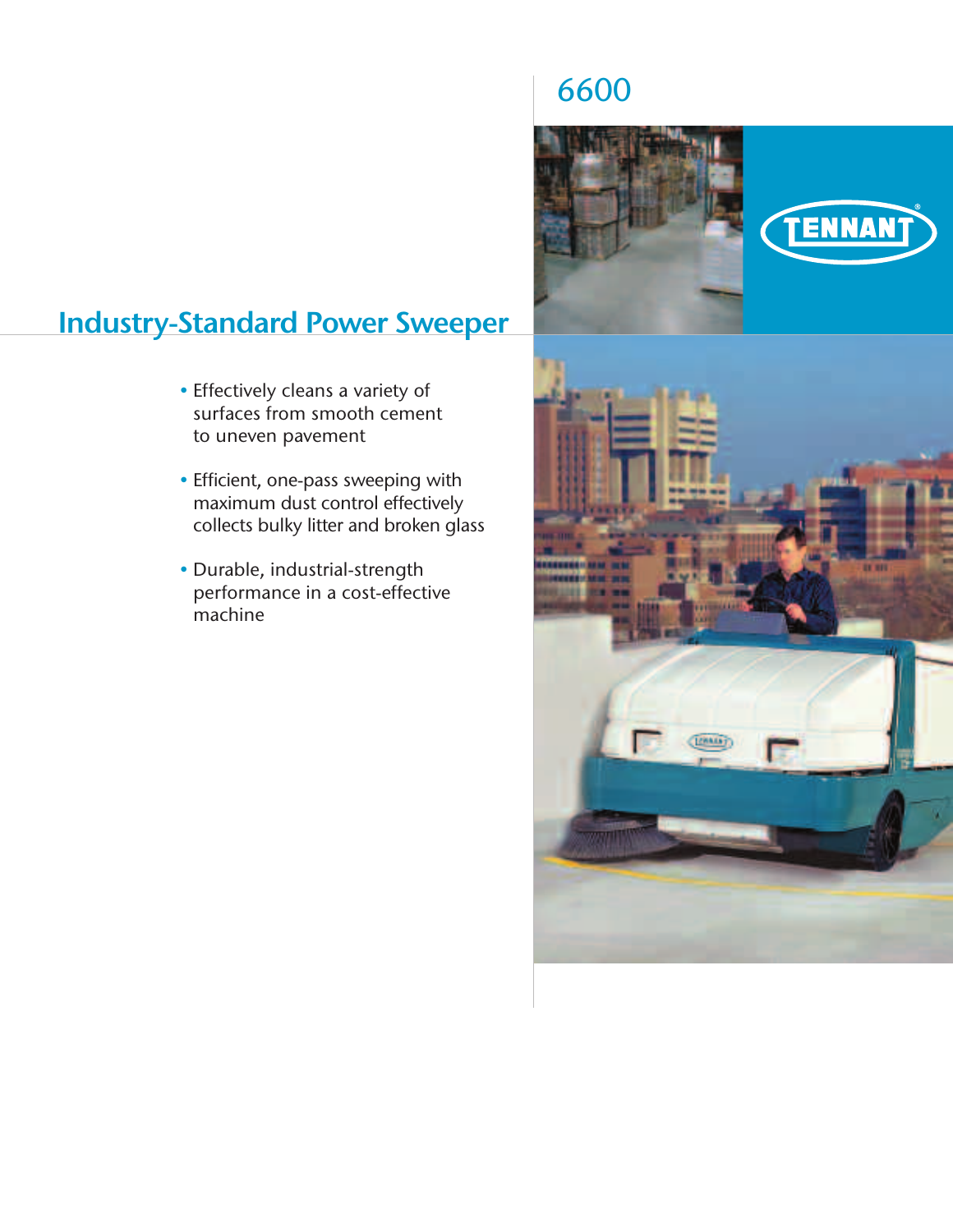# **Efficiency, dust control and durability in the workhorse 6600 sweeper**

Tennant sets the standard with this reliable, workhorse sweeper designed to effectively clean inside and outside industrial facilities, warehouses, parking decks, municipalities and more.

#### **Long-lasting durability**

Adjust brushes using a no-guess, color-coded system that maximizes brush life, and expect consistent performance, despite harsh and demanding environments, with its rugged steel T-beam superstructure, powerful triple hydraulic pumps, a corrosion-resistant Duramer™ polyethylene hopper and triple sealed electrical connectors.

#### **Maximum dust filtration**

The Perma-Filter™ on the 6600 removes 60 percent of dust before it reaches the panel filter, and with the tight seal made by dual dust side skirts, virtually no airborne dust escapes during sweeping.

#### **Safety and comfort**

Operator comfort and protection come naturally with standard safety features on the 6600, including a hopper-fire warning system and lownoise operation. The 6600 is also UL labeled.



### MUST-HAVE OPTIONS

#### **Extended cleaning flexibility**

Choose the vacuum wand or blower attachment to increase your cleaning versatility.

#### **Additional safety**

The optional audio-visual back-up alarm enhances workplace safety.

#### **Increased comfort**

Add a pressurized cab with heating and air conditioning for increased operator comfort and safety.

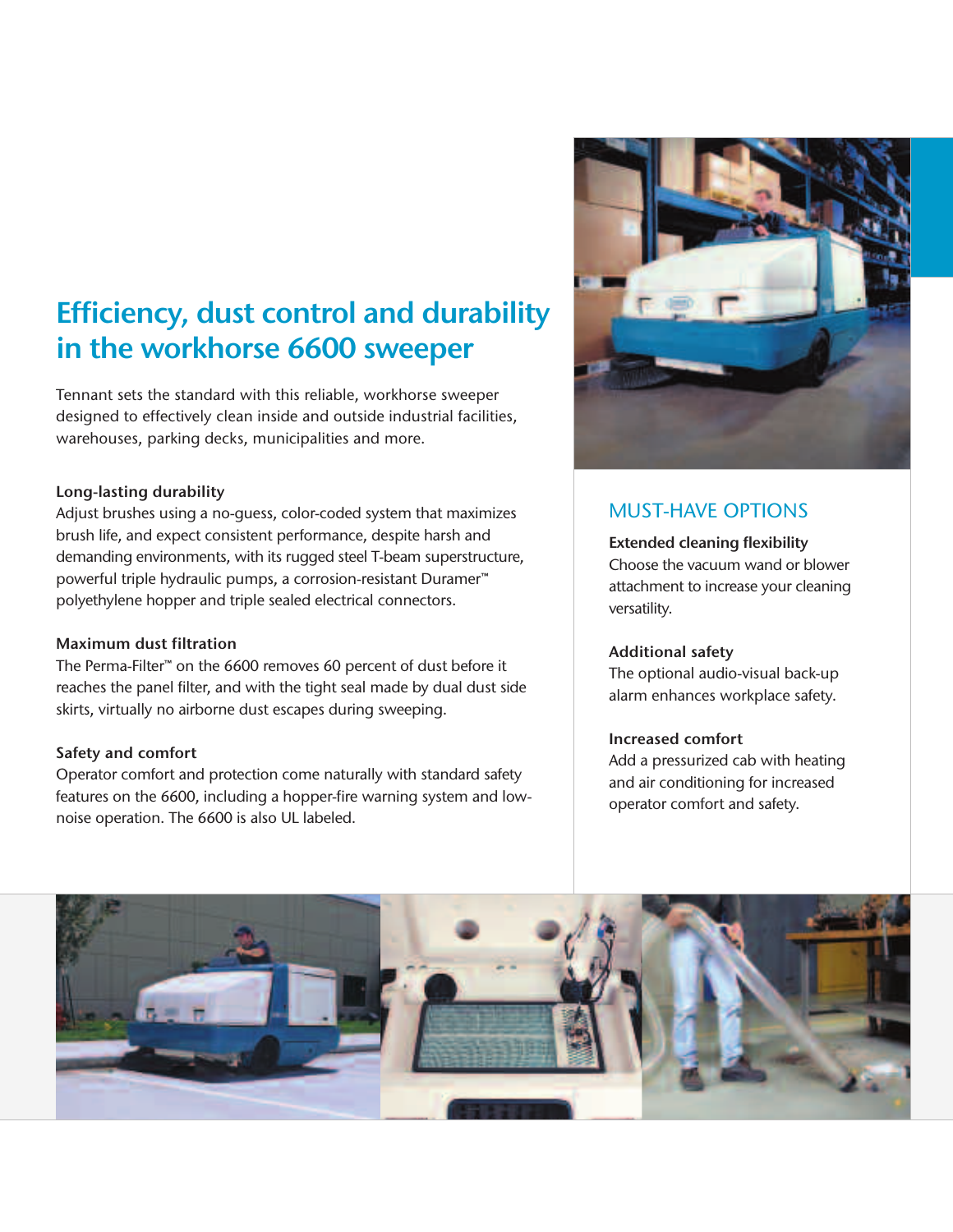## **DELIVERING PERFORMANCE AND DURABILITY**

Combining multi-stage dust-filtration, industrial-strength construction, and simple one-button operation, the 6600 delivers highly reliable, consistent sweeping, whether indoors or out.





| Maximize cleaning effectiveness with Tennant's<br>exclusive II-Speed™ sweeping system that matches<br>broom and vacuum speeds to types of debris. | Roto-molded plastic Duramer hopper increases<br>machine life and ensures zero hopper corrosion. |
|---------------------------------------------------------------------------------------------------------------------------------------------------|-------------------------------------------------------------------------------------------------|
| Vacuumized brush door skirts allow only minimal<br>dust to escape while bouncing over terrain.                                                    | Fully retractable side brush absorbs impact and lets<br>you keep sweeping.                      |
| Thermo-Sentry <sup>™</sup> monitors the hopper for dangerously<br>high temperatures then initiates vacuum shut-downs.                             | The VCS system effectively contains dust and shakes<br>filter pleats free of clogs.             |